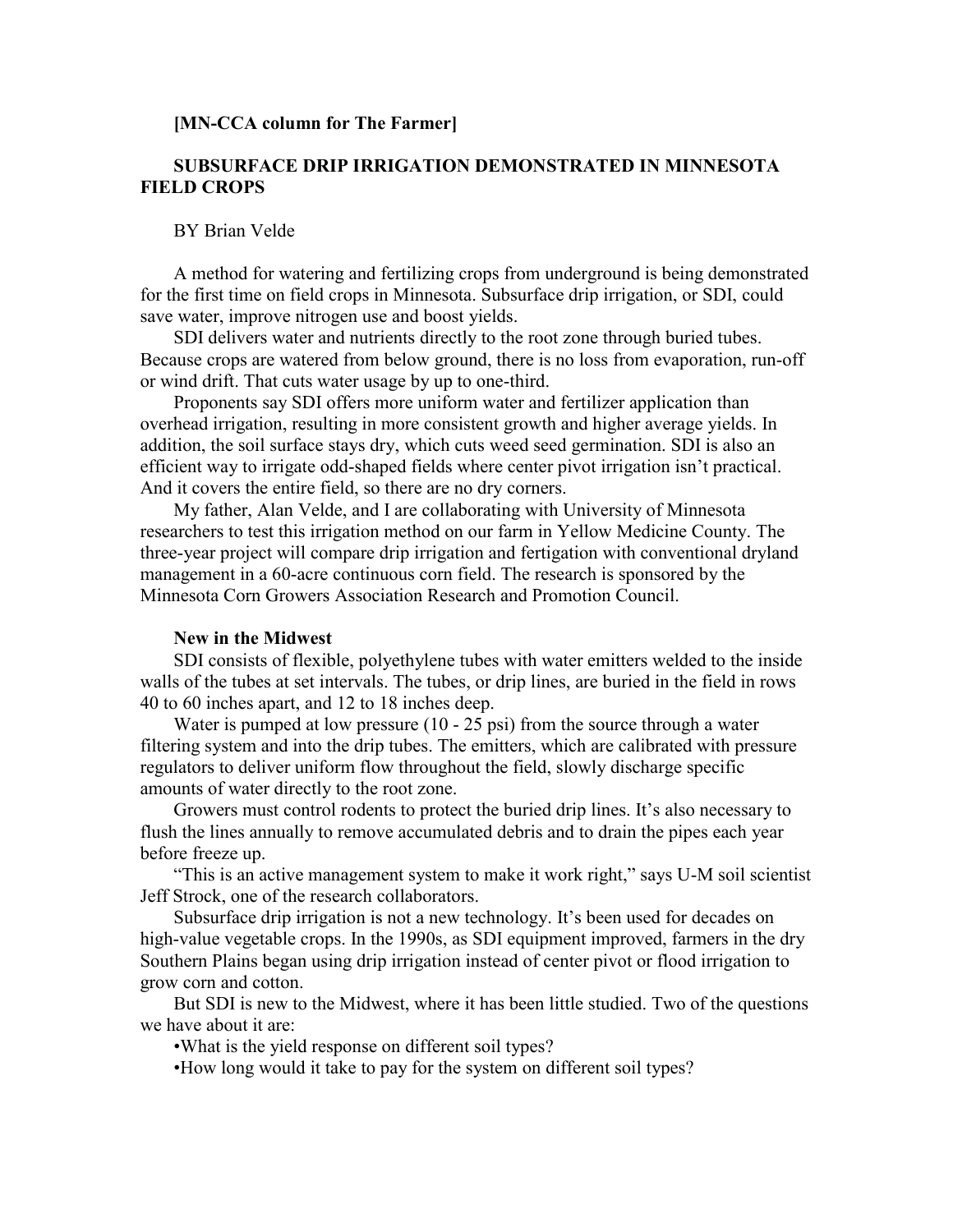To help answer these questions, we divided our test field into six productivity zones. Our SDI system allows us to manage water by zone.

In the most productive zones, we expect to raise 240 bu./acre corn in a good year. We wanted to know if SDI could bring those yields up to 300 bu./acre. It takes about 30 inches of water to grow 300-bushel corn. In western Minnesota, we typically get about 25 inches.

The test field also has a large sand vein where we typically get very low yields not enough to cover our input expenses in most years. In these zones, we expect SDI to boost yields significantly.

### **How it works on our farm**

Our farm's SDI system was installed last spring by Nutradrip, a Kansas-based irrigation company. Seven-eighths-inch drip tape lines were placed 14 inches deep and 60 inches apart, running north to south across the full length of the field. We plant using RTK guidance, so every row of plants is 15 inches from a drip line. The drip lines have water emitters every 27 inches, except in the sandy zone, where emitters are spaced every 20 inches.

Three 60-foot-wide, un-irrigated check strips were left within the field to allow dryland yield comparisons. Installation took a day and a half.

Four and six-inch main lines distribute water to the drip tapes. Drip systems require two to five gallons per minute per acre to effectively irrigate a crop. Our system is set up for 3.3 gallons per minute per acre, which will apply one inch of water every 5.6 days over 60 acres.

Our irrigation water is pumped from the Yellow Medicine River, where a 10 horsepower pontoon pump delivers 250 gallons per minute. Our DNR permit allows us to withdraw 9.6 million gallons — enough for six inches of water, averaged over the 60 acre field. The river water runs through a sand filter to remove silt before being distributed to the field.

In 2017, we irrigated corn from the V-11 growth stage through tasseling. From July 4 to August 2, we applied between three and seven inches of water, depending on the productivity zone. We monitored soil moisture with 48-inch soil moisture probes placed about 10 inches to the side of drip lines.

We applied the majority of our nitrogen pre-plant, and added 60 pounds of N inseason through the drip system, based on weekly tissue samples. Next season, we plan to apply a larger portion of N in-season.

#### **Yield and ROI**

Our SDI system cost \$1,950/acre, which is slightly higher than a center pivot system. It is expected to last about 25 years.

If we can boost our average yield on the field by 84-bu./acre, we can pay for the system in five years. The study will continue through 2019.

*Velde is a Wood Lake farmer and certified crop adviser for Centrol. Find information and links to Minnesota CCAs at [http://www.mcpr-cca.org](http://www.mcpr-cca.org/)*

## **Key points**